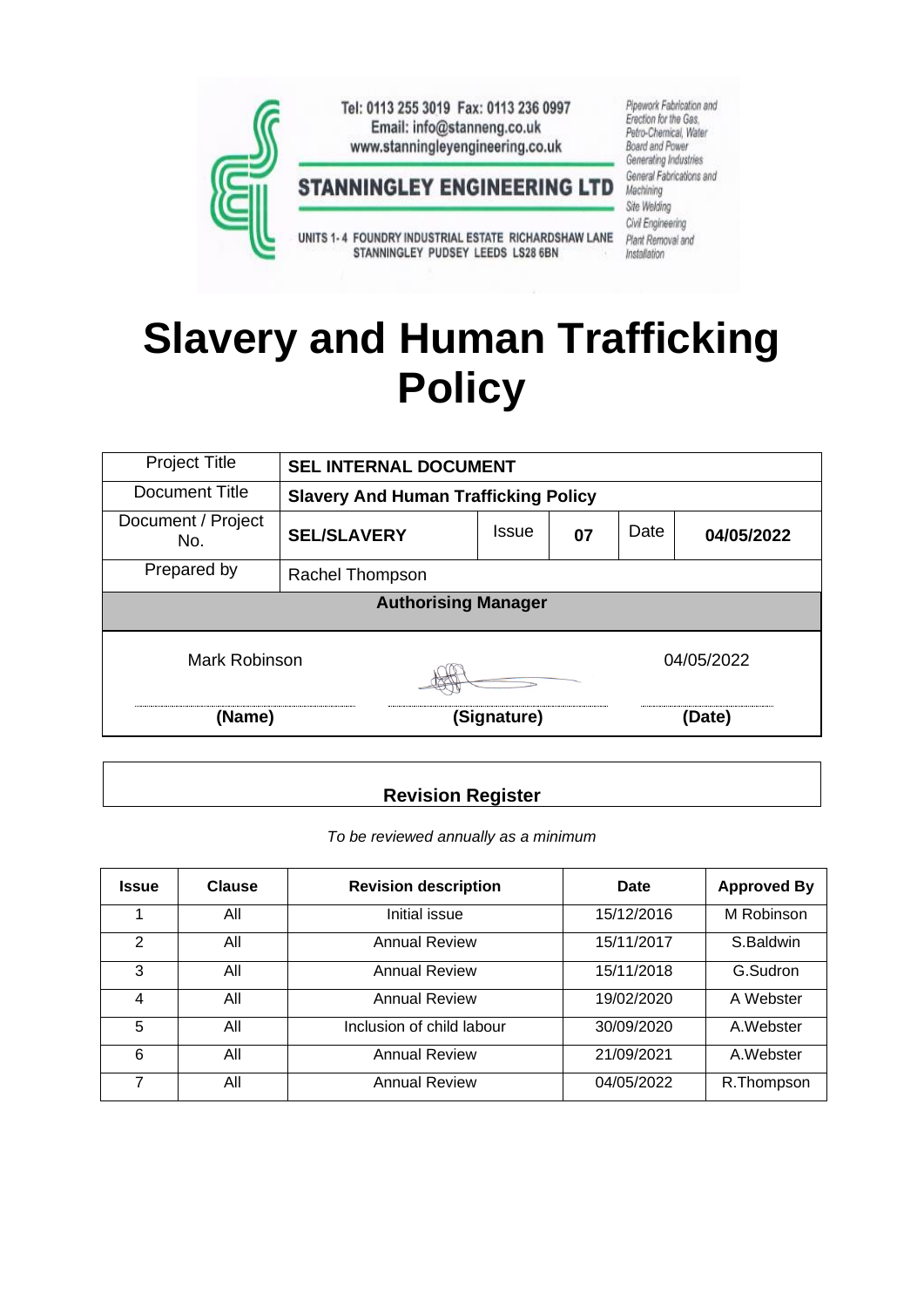## **INTRODUCTION FROM THE MANAGING DIRECTOR**

Slavery and human trafficking remains a hidden blight on our global society. We all have a responsibility to be alert the risks, however small, in our business and in the wider supply chain. Staffs are expected to report concerns and management are expected to act upon them.

Modern slavery is a crime and a violation of fundamental human rights. It takes various forms such as slavery, forced or compulsory labour and human trafficking, all of which have in common the deprivation of a persons liberty by another in order to exploit them for personal or commercial gain. Stanningley Engineering Ltd have a zero tolerance approach to modern slavery and we are committed to acting ethically and with integrity in all of our business relationships and to enforcing and implementing effective systems to ensure modern slavery is not taking place anywhere in our business or supply chains.

## **ORGANISATION'S STRUCTURE**

Formed in 1983, Stanningley Engineering Ltd is a family owned and run company providing high quality, cost effective mechanical and civil engineering solutions within the Utilities sector.

The Company has an annual turnover in excess of £4.4m.

## **OUR BUSINESS**

Our business is organised into three business units: Mechanical, Civil and E & I.

## **OUR SUPPLY CHAINS**

Our supply chains include the sourcing of raw materials principally relating to the provision of Mechanical & Civil Engineering.

## **OUR POLICIES ON SLAVERY AND HUMAN TRAFFICKING**

We are committed to ensuring that there is no modern slavery or human trafficking in our supply chains or in any part of our business. Our Anti-Slavery Policy reflects our commitment to acting ethically and with integrity in all our business relationships and to implementing and enforcing effective systems and controls to ensure slavery and human trafficking is not taking place anywhere.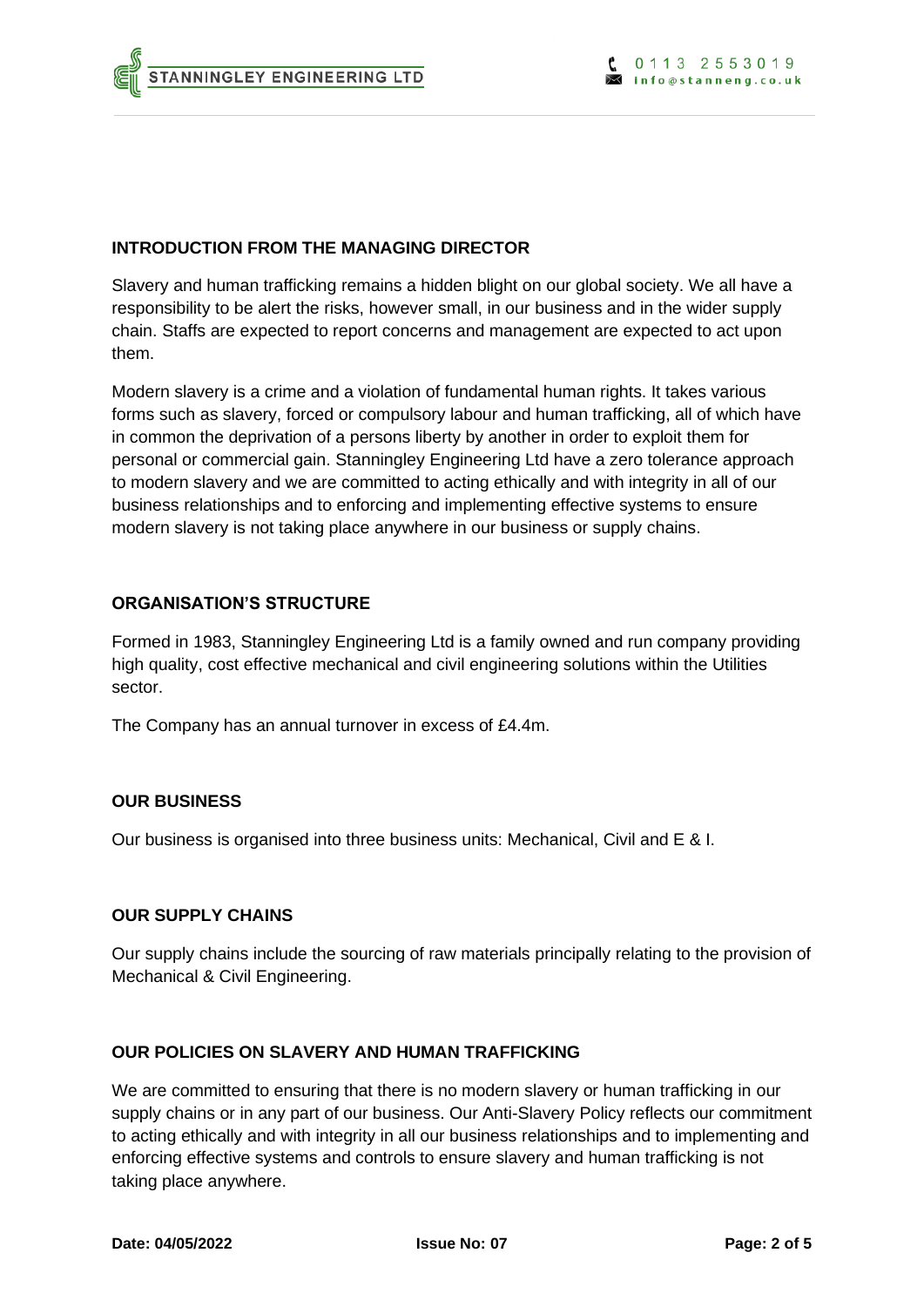#### **CHILD LABOUR**

Stanningley Engineering will not work with any other organisation, whom directly or indirectly have arrangements within their supply chain for the potential of using child labour in the working processes.

By UK Law, the youngest age a child can work part-time is 13, except children involved in areas like: television, theatre and modelling.

Children can only start full time work once they've reached the minimum school leaving age – they can then work up to a maximum of 40 hours a week.

Once someone reaches 16, you may need to pay them through PAYE

Once someone reaches 18, adult employment rights and rules then apply

In England, a young person must be in part-time education or training until they're 18

#### **Restrictions on child employment**

Children are not allowed to work:

- Without an employment permit issued by the education department of the local council, if this is required by local bylaws
- In places like a factory or industrial site
- During school hours
- Before 7am or after 7pm
- For more than one hour before school (unless local bylaws allow it)
- For more than 4 hours without taking a break of at least 1 hour
- In any work that may be harmful to their health, well-being or education
- Without having a 2 week break from any work during the school holidays in each calendar year

There are also special rules which only apply during term times and school holiday times – [www.gov.uk](http://www.gov.uk/)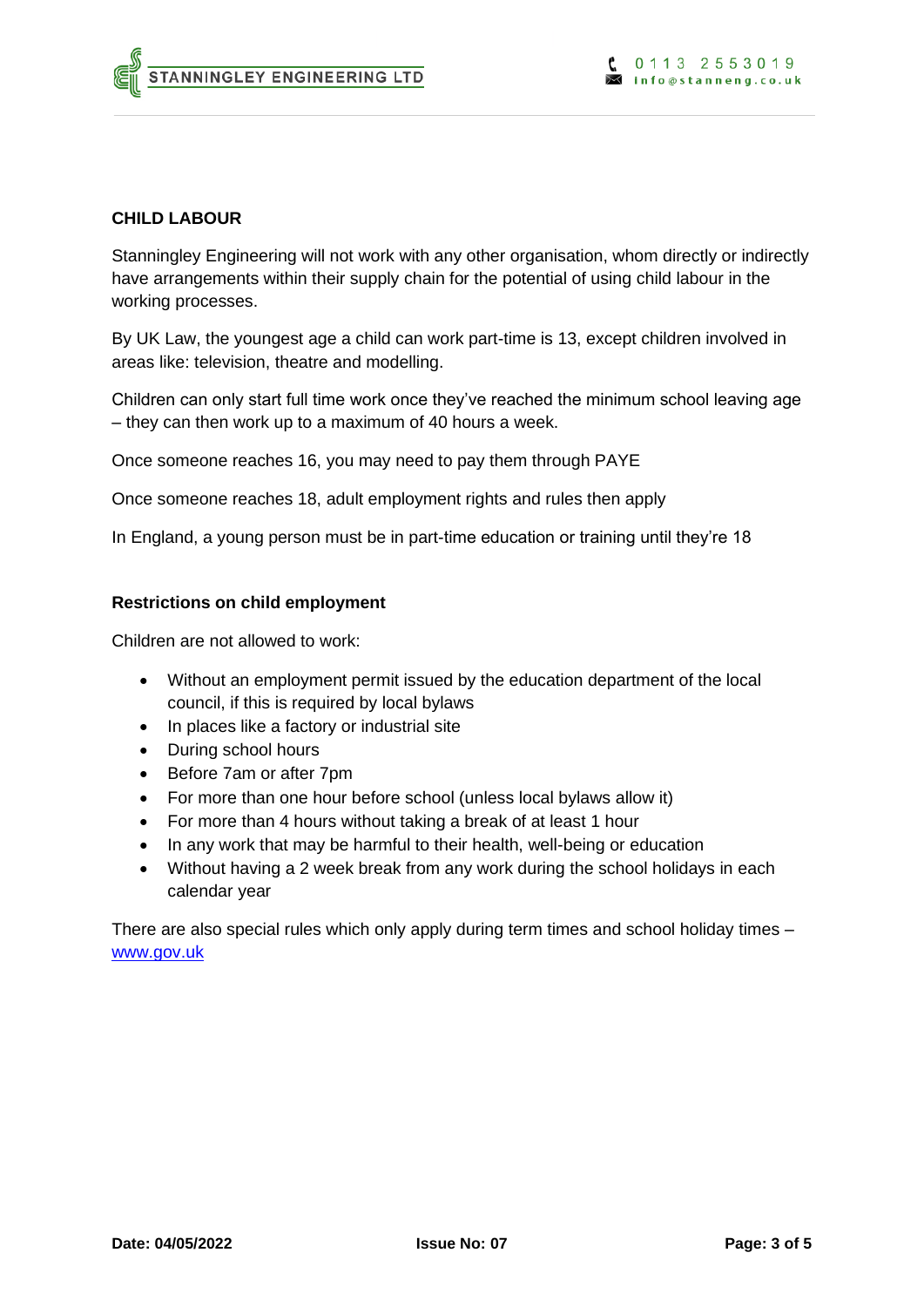#### **DUE DILIGENCE PROCESSES FOR SLAVERY AND HUMAN TRAFFICKING**

As part of our initiative to identify and mitigate risk -

- We limit the geographical scope of our works to ensure optimum supervision.
- Where possible we build long standing relationships with suppliers and make clear our expectations of business behaviour;
- With regards to national or international supply chains, our point contact is preferably with a UK company or branch and we expect these entities to have suitable antislavery and human trafficking policies and processes. We expect each entity in the chain to, at least, adopt 'one-up' due diligence on the next link in the chain. It is not practical for us (and every other participant in the chain) to have a direct relationship with all links in the chain, ultimately to the field or utility generator.
- We have in place systems to encourage the reporting of concerns and the protection of whistle blowers.

#### **SUPPLIER ADHERENCE TO OUR VALUES**

We have zero tolerance to slavery and human trafficking. We expect all those in our supply chain and contractors comply with our values.

The Directors and Project Managers are responsible for compliance in their respective areas of work and for their supplier relationships.

## **COMPLIANCE WITH THE POLICY**

You must ensure that you read, understand and comply with this policy.

The prevention, detection and reporting of modern slavery in any part of our business or supply chains is the responsibility of all those working for SEL or under our control. You are required to avoid any activity that might lead to or suggest a breach of this policy.

If you suspect a possible breach of this policy then it must be reported to SEL management.

#### **OUR EFFECTIVENESS IN COMBATING SLAVERY AND HUMAN TRAFFICKING**

We use the following key performance indicators (KPIs) to ensure that slavery and human trafficking is not taking place in any of our business or supply chains:

- Suppliers and contractors complete assessment questionnaires prior to SEL working them.
- Use of labour monitoring and payroll systems; and